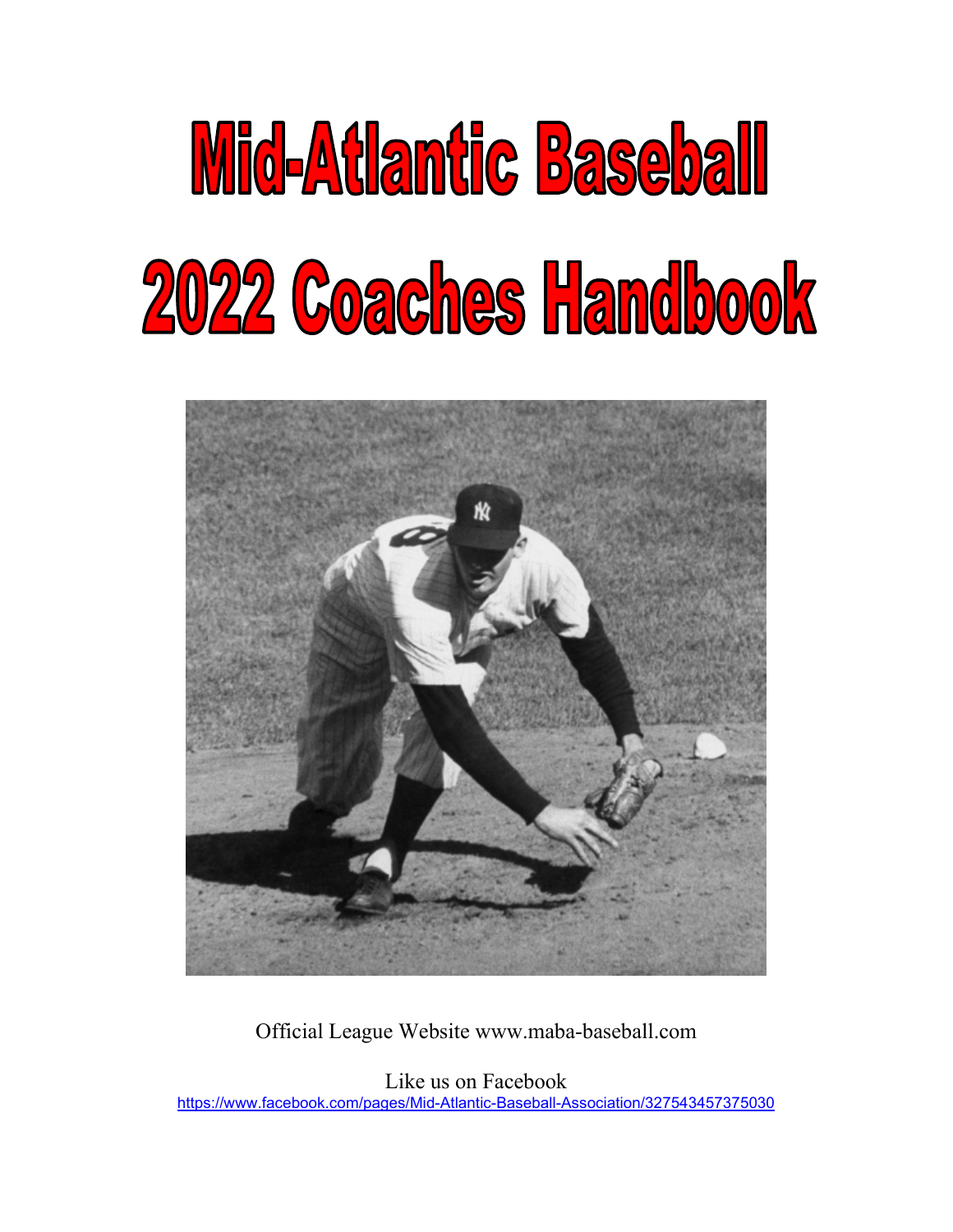## Dates To Remember

**(1) September 20th -- Registration for 2022 opens.**

**(2) The 2022 Annual Meetings Will Be Broken Into Age Groups And Will Again Be Held Virtually. All Teams Planning To Enter A Team In The League For The 2022 Season Should Have Representation Sit In On The Meeting For Their Age Group.**

**Tuesday, 11/23 7:30 P.M. 8–9- and 10-Year-Old Divisions. Monday 11/29 7:30P.M. -11 and 12 Year Old Divisions. Tuesday, 11/30 7:30 P.M. – 13- and 14-Year-Old Divisions.**

**(4) February 1st 2022 --Registration closes, full payment is due.**

**\$700.00 Fulltime \$225.00 For Teams Only Participating Weeknight Only Division (No Tournament Participation) \$700.00 For Teams Only Participating Weeknight Only Division (With Tournament Participation) (No team will be included on any schedule if their full fees are not paid in full)**

**(5) February 1st 2022– Schedule writing begins, last day for refunds.**

**(5) February 28th 2022 – Field availability is due.**

**(6) March 2022 – Scheduling meeting will be held. Date and location TBD. Any organization or team** *may* **have a representative at the meeting to coordinate schedules. Actual date will be announced in January.**

**(7) All age groups 13 and under will start official games on or about April 10th. The 14U age division will start official games on or about May 19th. All High School age groups (16 and 18, 22) will start official games right after the High School season ends (In the event that the High School season is cancelled due to Covid, we will start the season earlier). In the event that fields are closed due to Covid, we will adjust the schedule accordingly.**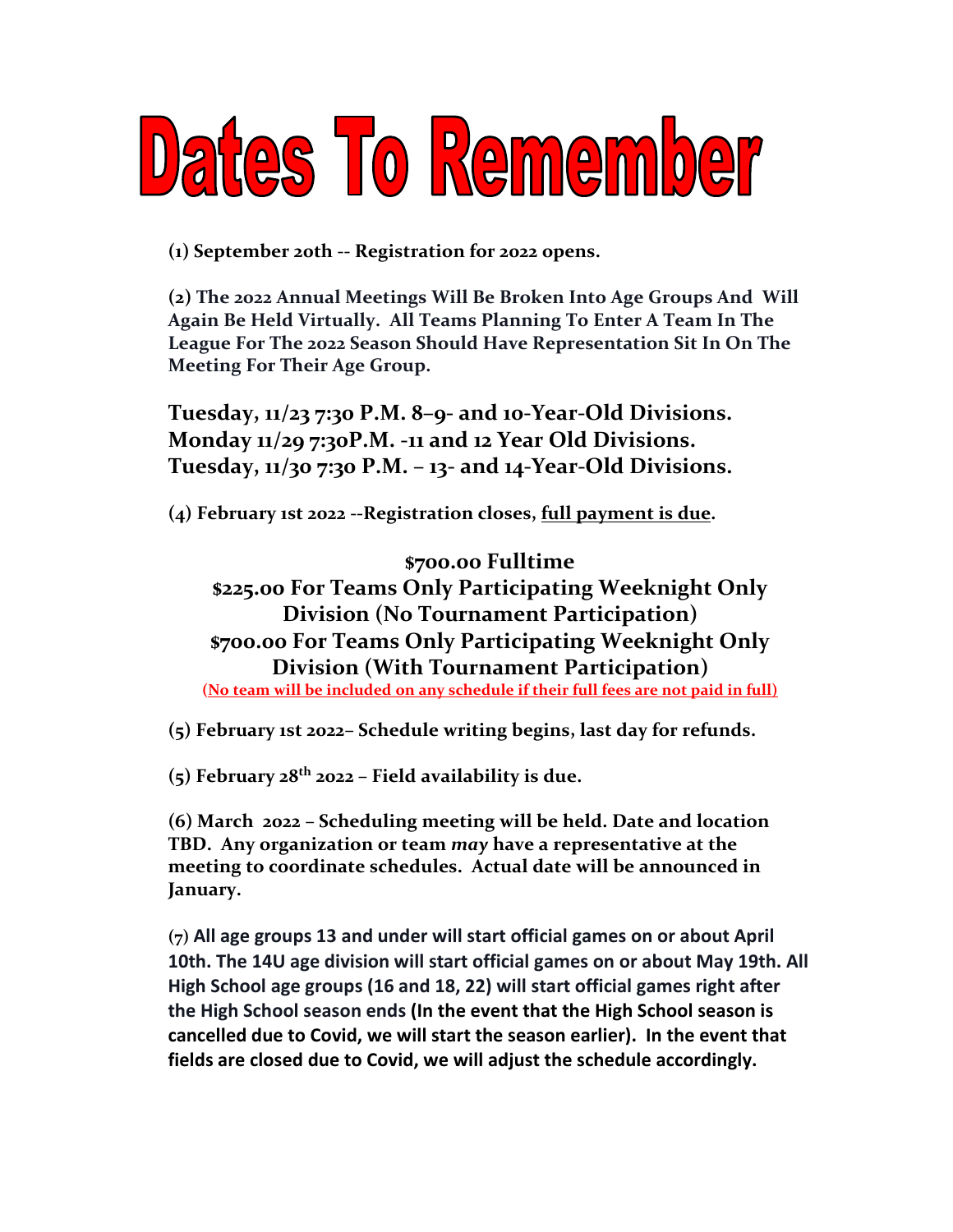

| Div/Age         | Mon           | <b>Tues</b>   | Wed           | <b>Thurs</b>  | Fri | Sat    | Sun           |
|-----------------|---------------|---------------|---------------|---------------|-----|--------|---------------|
| Sunday<br>Only  |               |               |               |               |     |        | <b>Single</b> |
| <b>Fulltime</b> |               |               |               |               |     |        |               |
| 8               |               |               | <b>Single</b> |               |     |        | <b>Single</b> |
| 9               |               |               | <b>Single</b> |               |     |        | <b>Single</b> |
| 10              |               |               |               | <b>Single</b> |     |        | Double        |
| 11              |               |               | <b>Single</b> |               |     |        | Double        |
| 12              |               |               |               | <b>Single</b> |     |        | Double        |
| 13              |               |               | <b>Single</b> |               |     |        | Double        |
| 14              |               | <b>Single</b> |               | <b>Single</b> |     |        | Double        |
| 16              | <b>Single</b> |               | <b>Single</b> |               |     | Double |               |
| 18              |               | <b>Single</b> |               | <b>Single</b> |     |        | Double        |
| 22U             | <b>Single</b> |               | <b>Single</b> |               |     | Double |               |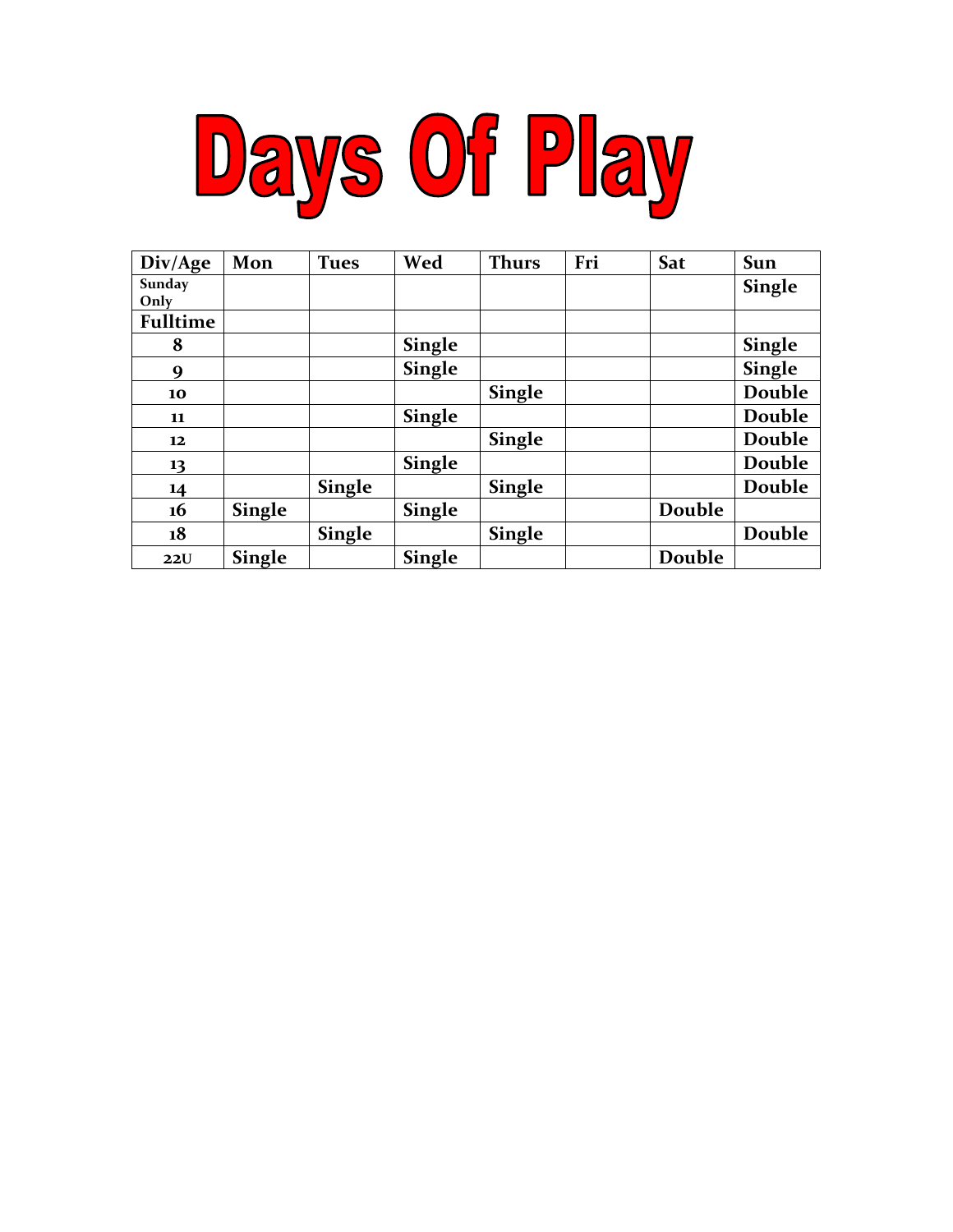# Notes For 2022

- **(1) As in the past, the season for all age groups 14 and up will be extended into July. Because of scheduling nightmares in the older age groups driven by the Maryland High School tournament, we will start the league for all divisions 14 and older a little later in May and will extend the season to mid-July. We will not schedule games for Memorial Day weekend or the weekend of July 4th to allow teams the opportunity to attend outside tournament should they desire. This will allow us to schedule more games with more flexibility.**
- **(2) M.A.B.A. will continue to ask for a forfeit bond of \$125.00 (paid in addition to the league fee). We have done everything possible to avoid having to collect a forfeit bond in the past however many of our members that have been burned by someone else forfeiting a game have rightfully asked us to require a bond. While the number of teams that have declared forfeits in the past are minimal, the fact that forfeits skew the standings, offer another team a win without using a pitcher and take away a scheduled game from an innocent team dictates that it has become necessary. The Forfeit Bond will be refunded to all teams that play within the rule set following the season. If desired, it can be applied to fall ball registration or used toward the following years forfeit bond. If a team forfeits a game then they lose the forfeit bond and will be required to replace the bond before they will be allowed to continue play. Payment for the bond can be made by the same check as the registration fee.**
- **(3) M.A.B.A. will continue to utilize electronic Form Registration. You can now enter your data, send in your**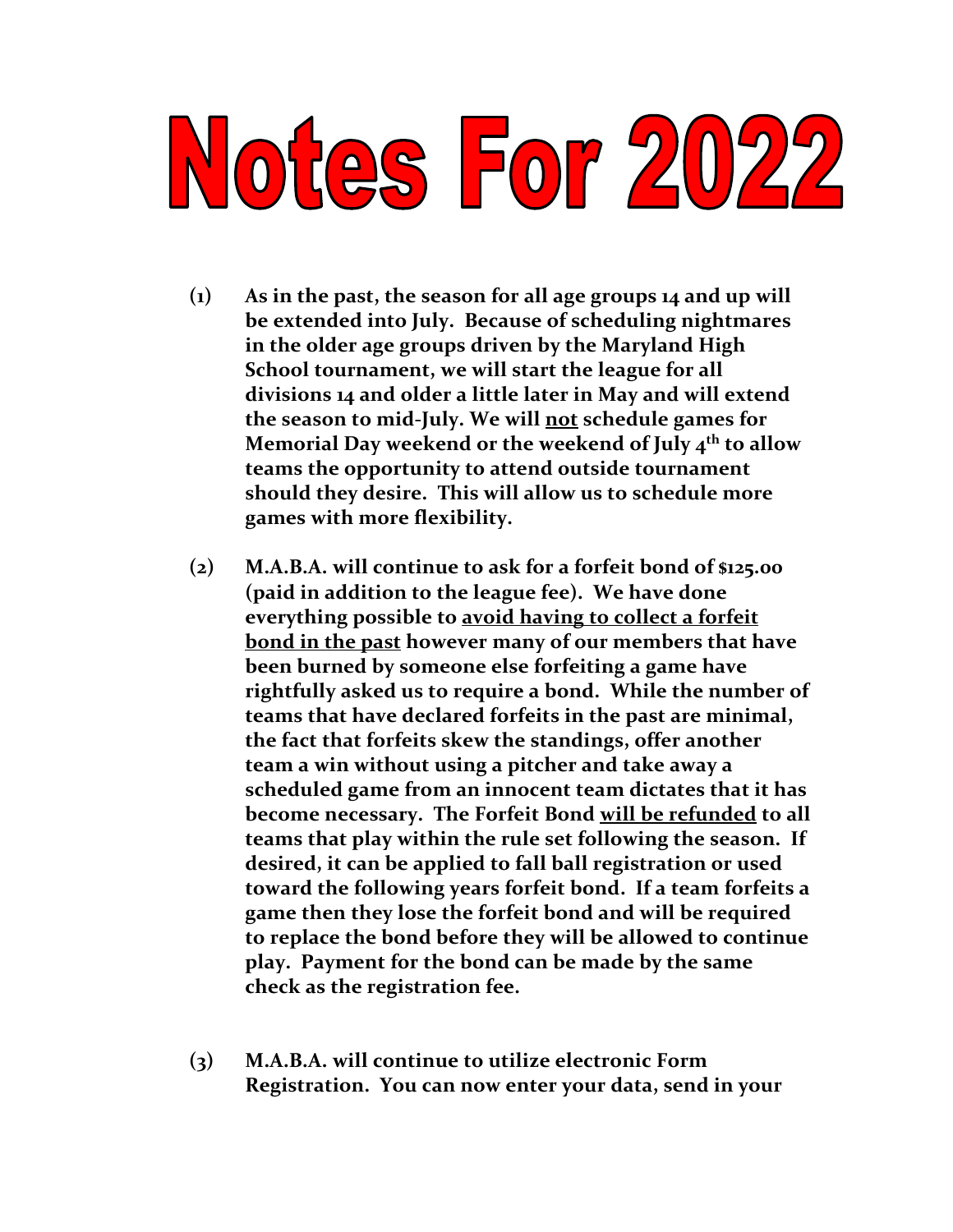**form and print the form to send in with your payment electronically. This should eliminate many errors caused by having to transfer information to several databases and eliminate forms that we cannot read due to handwriting.**

- **(4) The days of play will continue to be the same as 2022, labeled above.**
- **(5) For 2022 M.A.B.A. will put a limit of 16 on the number of players to be rostered on any one team.**
- **(6) In 2022, no changes to the base rule sets, the ON-Field Rules or the Policies and Procedures will be allowed at the pre-game meeting.**
- **(7) Intentional Walks - 12U & under simply declare the IBB and hitter takes first. 13U & Up –pitcher must deliver 4 pitches.**
- **(8) As in previous seasons, M.A.B.A. will require players to have Government issued photo ID @ EACH GAME to display to game official. This will eliminate any chance of illegal players. Any DMV location (including express can provide the ID.) No Birth Certificates are Required.**
- **(9) When there is a "Excessive heat advisory" – M.A.B.A. will mandate a 2-game maximum for a day.**
- **(10) M.A.B.A. will now utilize a straight double elimination random draw tournament format. The standings will have no bearing on the tournament seedings, we want to keep the events as an added benefit for participation in the league.**

### Why M.A.B.A.?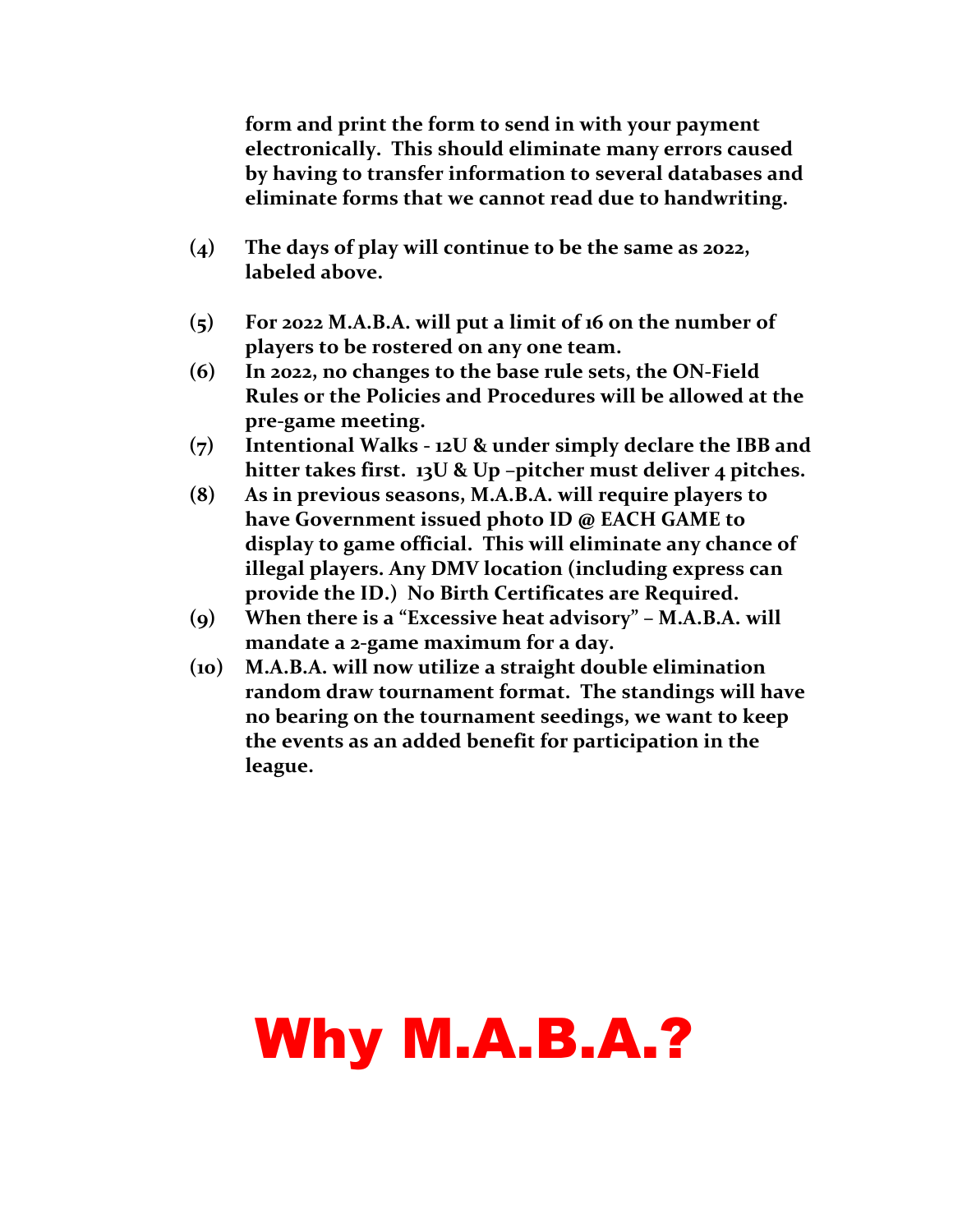- **(1) M.A.B.A. operates on a defined set of rules which can be seen by anyone considering play in the league. Every attempt is made to be consistent in the application and administration of the rules. Decisions are made with your input through an accessible Board of Directors and we encourage your input via mababaseball2020@gmail.com. While not all suggestions may ultimately be incorporated, be assured, they will be at the very least, considered. Some of our best enhancements have come from the suggestions of our members.**
- **(2) M.A.B.A. is a good value. We try very hard to provide a good league for the money. We offer a structured, organized league with not only regular league play but an annual tournament which is paid for completely by the organization. In fact, most tournaments charge more money for a two game minimum of weekend baseball than we charge for our entire season of play. And, most only give out medallions or possibly a team trophy to the first and second place teams. For less money, we offer a full season of play, a fully funded end of season tournament which includes both the Champions and Runner-Ups receiving individual trophies for every division in the league. In addition, we give every player in the league a custom tee shirt designed by a professional graphic artist themed on the Annual Tournament (other tournaments are going to charge \$18.00- \$20.00 for a shirt). The tees have always seemed to be a big hit with the players, we will continue to provide them each season. In addition, registration fees pay for a fully funded Annual Awards Banquet for 1200-1400 people where individual trophies, recognition and prizes are given to all players from the first and second place teams from the season. At the banquet, we have an annual telescreen show highlighting the teams at the event from the regular season.**
- **(3) M.A.B.A. offers competitive baseball with different divisions so teams can be matched against others of their level of play. We offer Division 1 baseball for our most competitive teams and Division 2 for teams that feel that they may not be ready**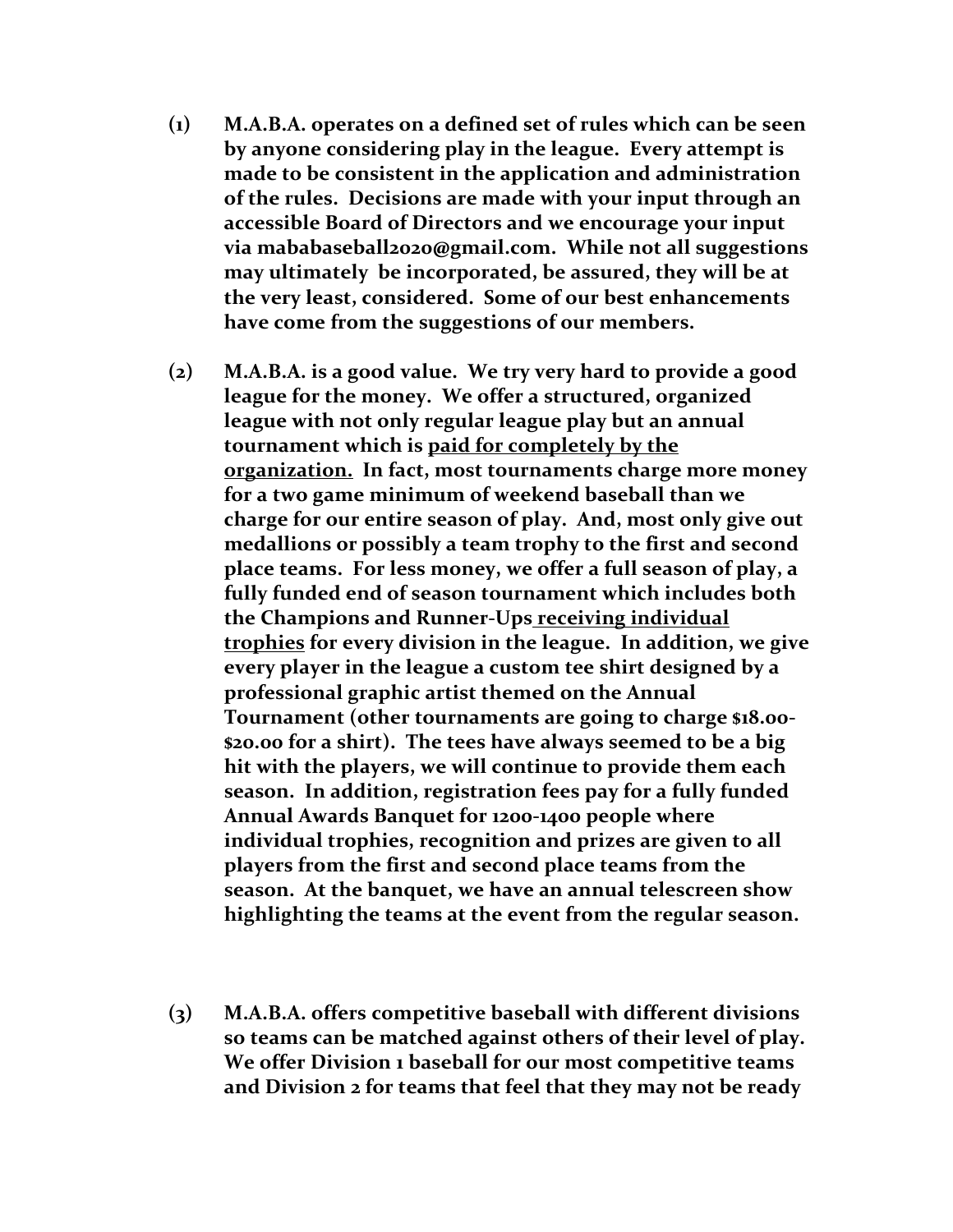**for Division 1 level of play. By using divisions, we limit the number of "blowout" games and offer parity through level of play. Our top teams can and do compete with any team from any league but we do not see the necessity to have a drastic imbalance in level of play within a specific age group which does neither team any good. Our intent is to offer competitive baseball within a rewarding environment while giving the players an opportunity to develop their baseball skills.**

- **(4) M.A.B.A. is run as a corporation with an active Board of Directors. Decisions are not made by one person or just a couple of people, changes are discussed, and rules are defined and only changed when absolutely necessary.**
- **(5) We do not and have never threatened a team that has decided to try another league. In fact, we have defended individual teams that were forced to play in a specific league against their will. Teams should be allowed to make their own decisions without threats from league officials that if they leave for a season, they will no longer be welcome to play in the league again.**

**Many people volunteer and work very hard to make M.A.B.A. a quality league for the kids that play here. If you choose to give us a try then we welcome you, if you have chosen to try another league then we wish you the best of luck in your endeavors. If you have any specific questions or concerns, feel free to email them to [mabainfo@verizon.net](mailto:mabainfo@verizon.net) and we will make certain that your question gets to the appropriate person and is addressed in a timely manner.**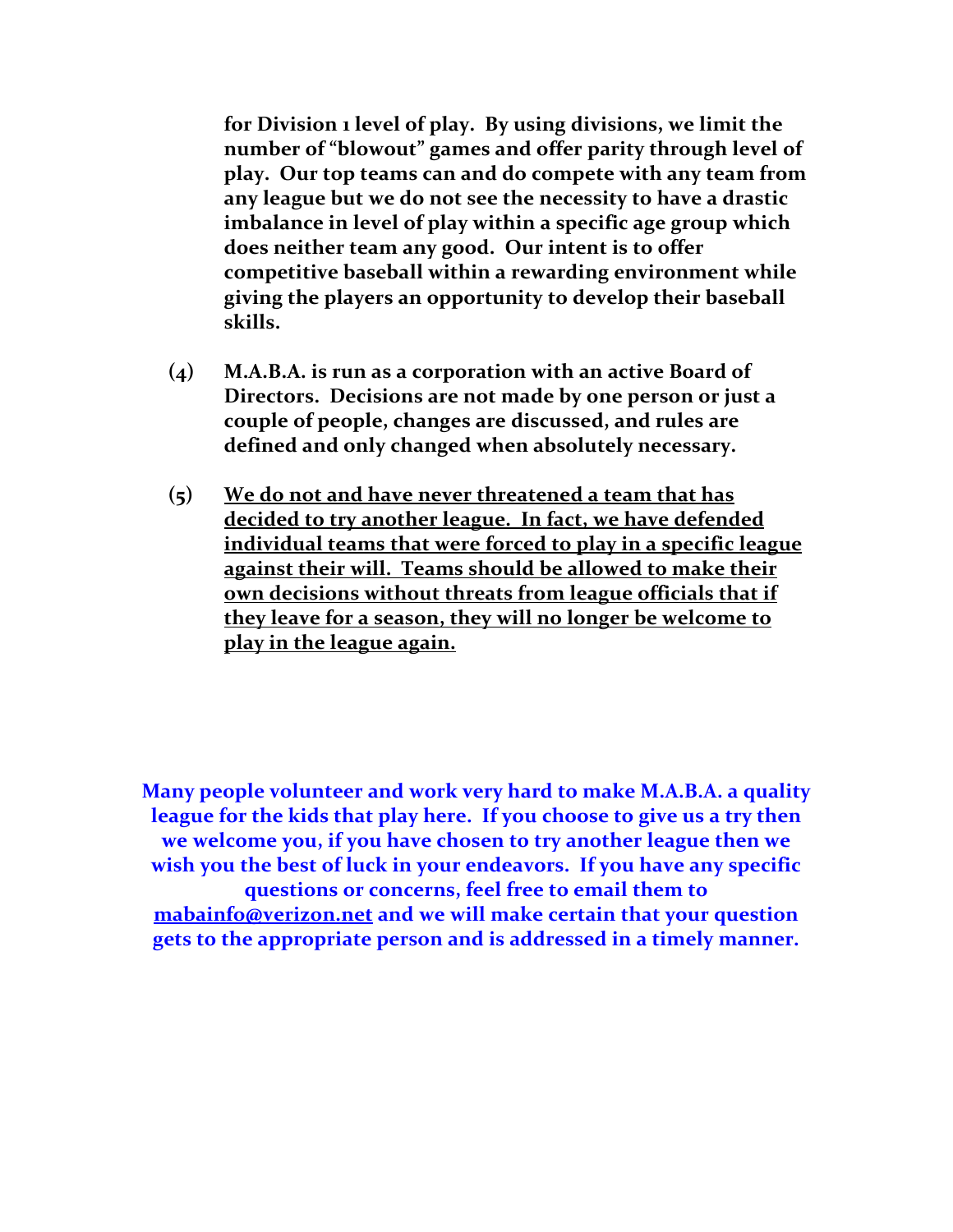

- **(1) From the main page, click on registration, then click on "Spring Registration", then register for the proper division for your team. You must set up an account as the coach, but it only takes a few seconds and your players no longer have to have individual accounts.**
- **(2) Send in the appropriate payment \$700.00 along with the forfeit bond of \$125.00 (refundable) along with the printed out registration form.**
- **(3) Obtain the necessary insurance naming M.A.B.A. as an additional insured as the example below indicates.**
- **(4) It is strongly recommended that you have representation at the appropriate Annual Meeting.**

**Mailing address:**

**M.A.B.A. Baseball P.O. Box 573 Ellicott City, MD 21041-1841**

**Website : [www.maba-baseball.com](http://www.maba-baseball.com/) Facebook:** [https://www.facebook.com/pages/Mid-Atlantic-Baseball-](https://www.facebook.com/pages/Mid-Atlantic-Baseball-Association/327543457375030)[Association/327543457375030](https://www.facebook.com/pages/Mid-Atlantic-Baseball-Association/327543457375030) **email : [mababaseball2020@gmail.com](mailto:mababaseball2020@gmail.com)**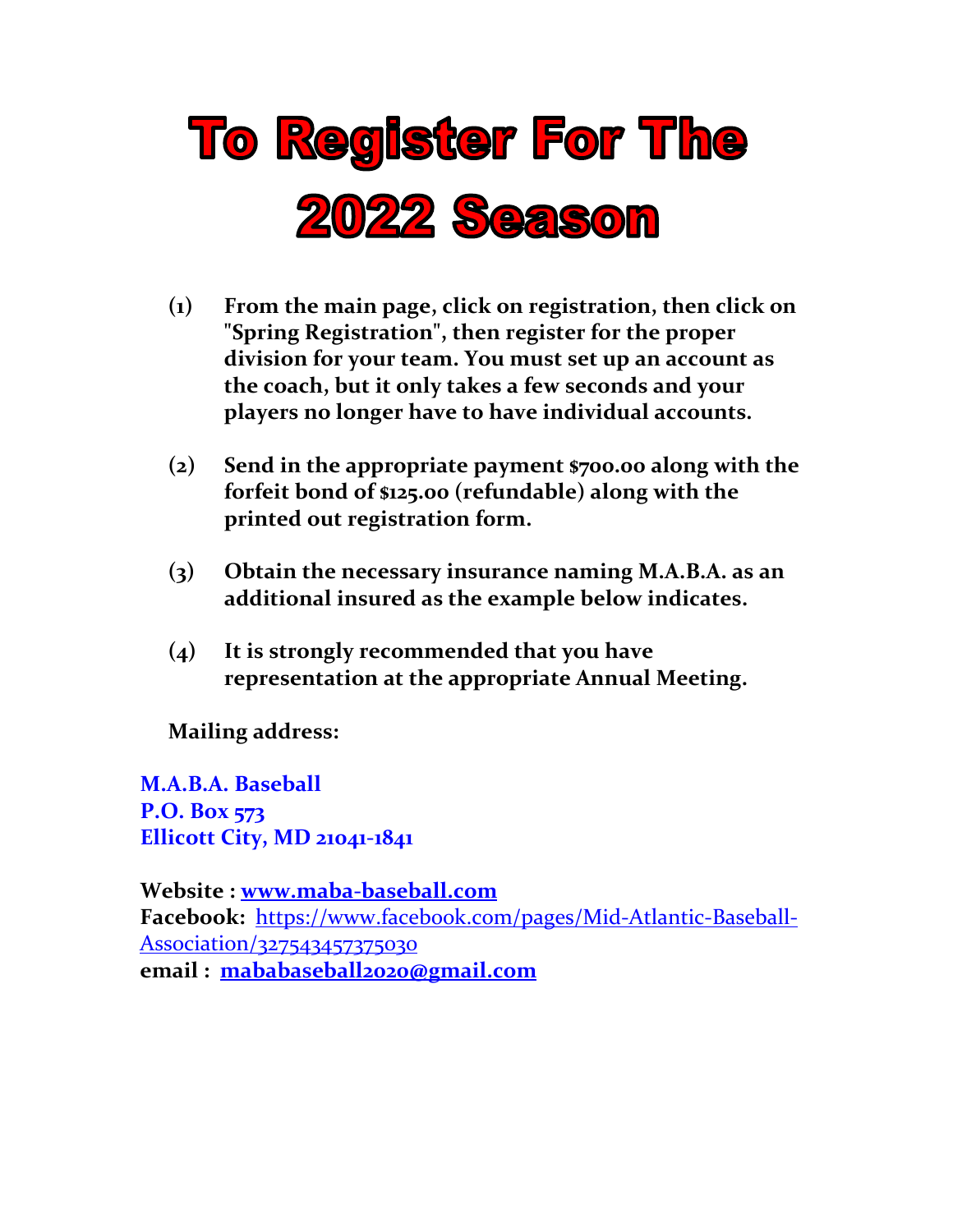

*Field Availability:* You will need to email the coordinator your field availability, if none is offered; the assumption will be that you have no field and we will schedule you for all away games. We try to be fair in scheduling, but please remember that several organizations have multiple teams on a given field, often in different age groups, therefore we cannot guarantee that you will have the same number of home and away games if you have restrictions, we will do our very best.

*Contact/Rosters:* You will need to email your contact information and rosters to your age coordinator, (remember, you may use no player in any game that has not been entered into the system by the coordinator).

*Player ID's*- Make certain that all players have obtained a valid, government issued ID and have it present at all games. No Birth Certificates are required.

#### Website Use

#### *Entering Field Directions:*

*Instructions to follow.*

#### *Schedule Changes/Rain Outs:*

All rain out offers must be made within the timelines described in the M.A.B.A. rule set. In addition, all offers should be made via email and the age coordinator must be copied on all schedule changes and/or make-up game offer and declines, or acceptances.

*Any Variation to Any M.A.B.A. Rule/Policy*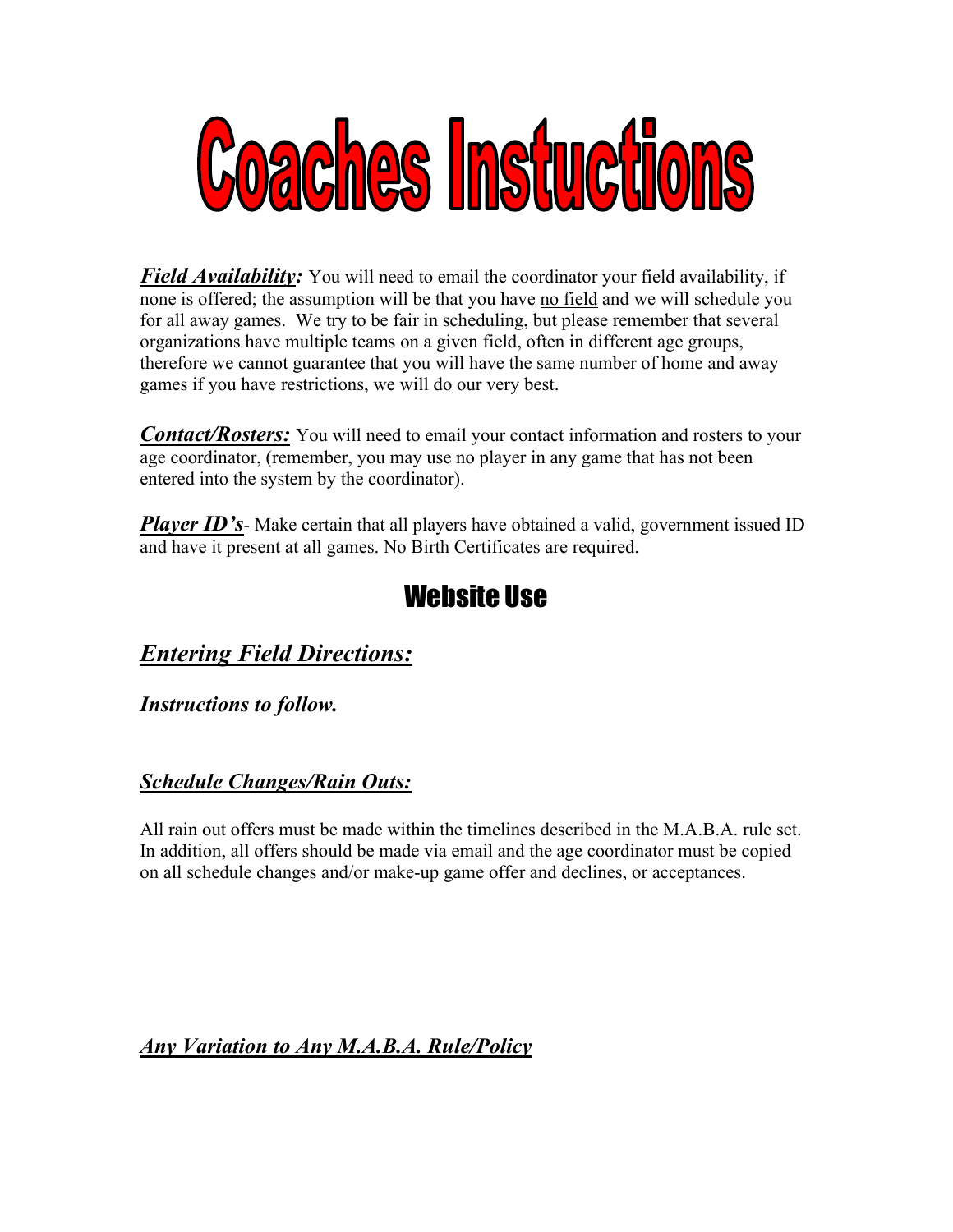If you are agreeing to ANYTHING outside of the rule set of the league, make absolutely certain that both managers sign the opposing book signifying the agreement. If, no signatures or only one signature is present, we will enforce the M.A.B.A. rule that is appropriate.

#### *Managers Will Be Held Accountable*

**The manager is responsible for the actions of his entire team and will be held accountable by M.A.B.A. for any inappropriate incidents that may arise. If, anyone on your sideline is acting in a manner that is improper, you need to get the situation under control as quickly as possible. Anyone that is ejected from any game must leave the entire facility immediately or the team will be awarded a forfeit. Any person (other than a player) will be forbidden to attend the following two games in their entirety. PLAYERS are required to attend the following two games in full uniform and watch the games from the sidelines (not in the dugout).**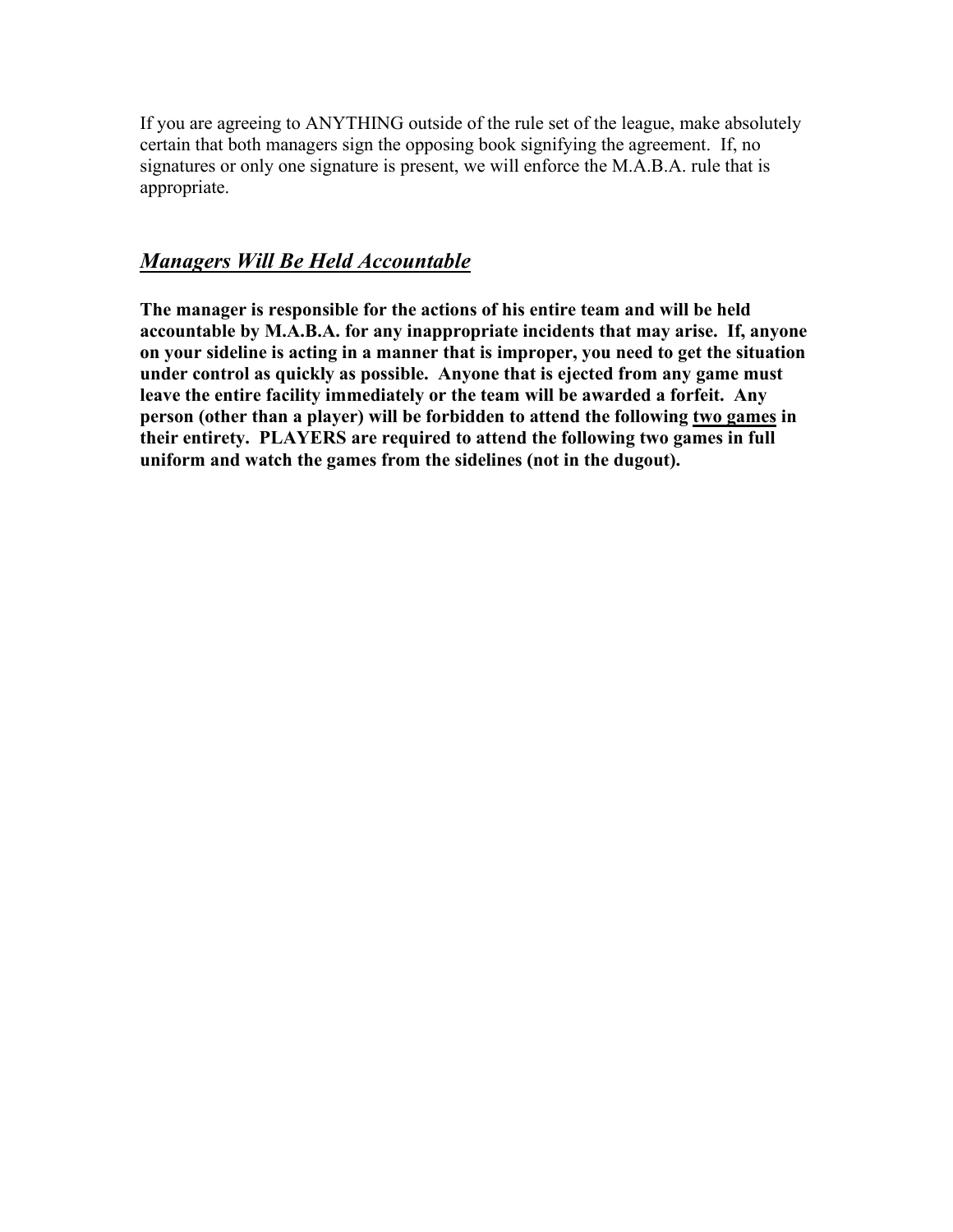

Insurance MUST name M.A.B.A. as an additional insured and must have a minimum of \$1,000,000 coverage. An up to date Certificate must be in the league office before the first game is played.

Any questions regarding insurance required should be directed at Terri Scafone at [tscafone@gmail.com](mailto:tscafone@gmail.com)





If Picture Appears As A Yellow Block, Simply Click On It And It Will Clear Itself.